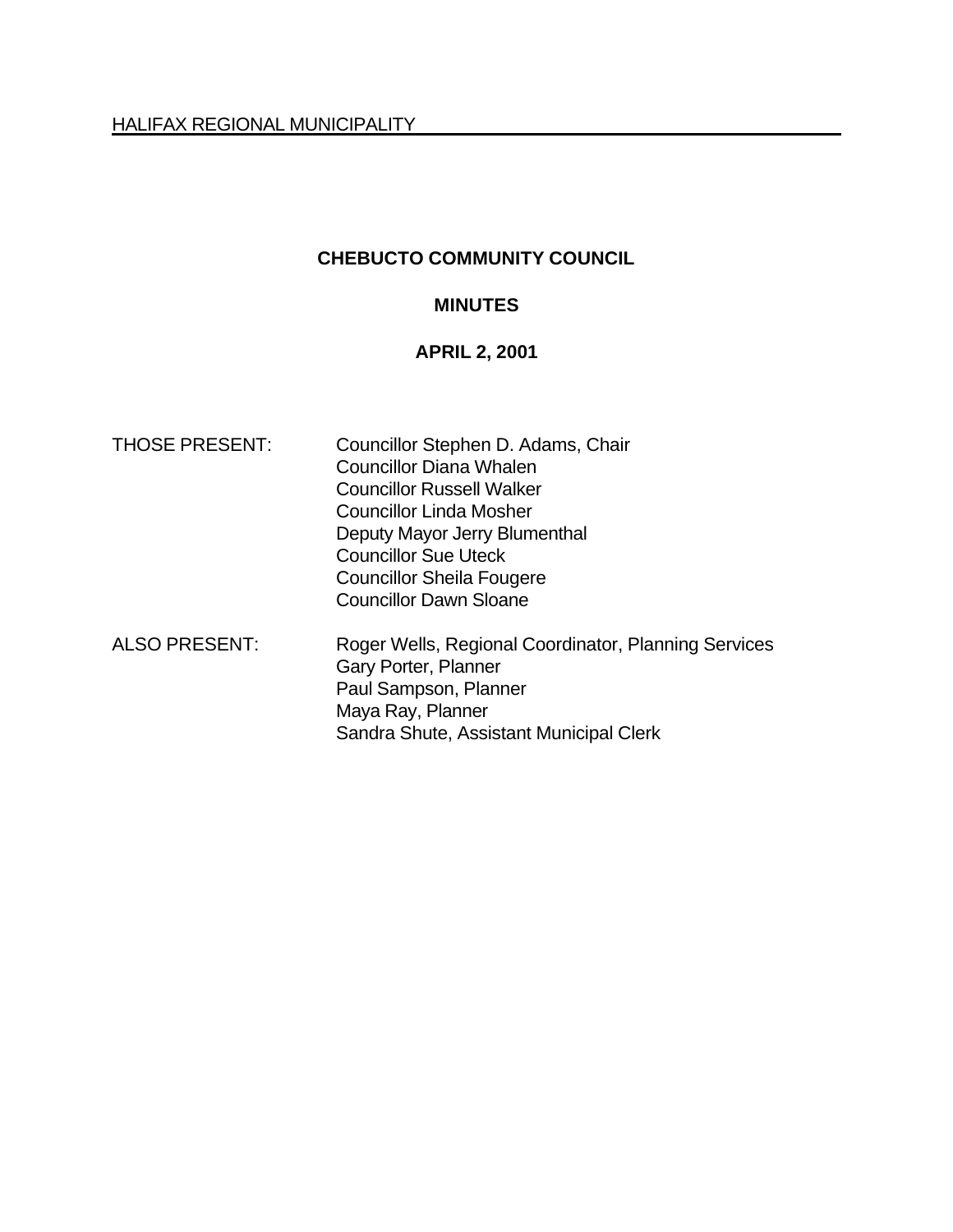# **TABLE OF CONTENTS**

| 1.  |                                                                              |                                                                                                                                                                          |  |  |  |
|-----|------------------------------------------------------------------------------|--------------------------------------------------------------------------------------------------------------------------------------------------------------------------|--|--|--|
| 2.  |                                                                              |                                                                                                                                                                          |  |  |  |
| 3.  |                                                                              |                                                                                                                                                                          |  |  |  |
| 4.  |                                                                              |                                                                                                                                                                          |  |  |  |
| 5.  | Approval of the Order of Business and Approval of Additions and Deletions  4 |                                                                                                                                                                          |  |  |  |
| 6.  | <b>Business Arising Out of the Minutes</b>                                   |                                                                                                                                                                          |  |  |  |
|     | 6.1                                                                          | <b>Status Sheet Items</b>                                                                                                                                                |  |  |  |
|     | 6.1.1<br>6.1.2<br>6.1.3<br>6.1.4<br>6.1.5                                    | 2232 Old Sambro Road - On-Going Flooding Problems<br>Improvements to Traffic Flow to and from Bayers Lake                                                                |  |  |  |
|     | 6.2                                                                          | Disposition of Peninsula and Western Region Community<br>Council Status Sheet (and the contract of the state of the state of the state of the Sound State of the State S |  |  |  |
| 7.  |                                                                              |                                                                                                                                                                          |  |  |  |
| 8.  |                                                                              |                                                                                                                                                                          |  |  |  |
| 9.  |                                                                              |                                                                                                                                                                          |  |  |  |
| 10. |                                                                              |                                                                                                                                                                          |  |  |  |
| 11. | Correspondence, Petitions and Delegations                                    |                                                                                                                                                                          |  |  |  |
|     | 11.1                                                                         | Presentation - Nova Scotia Power - Customer Operations  6                                                                                                                |  |  |  |
| 12. | Reports                                                                      |                                                                                                                                                                          |  |  |  |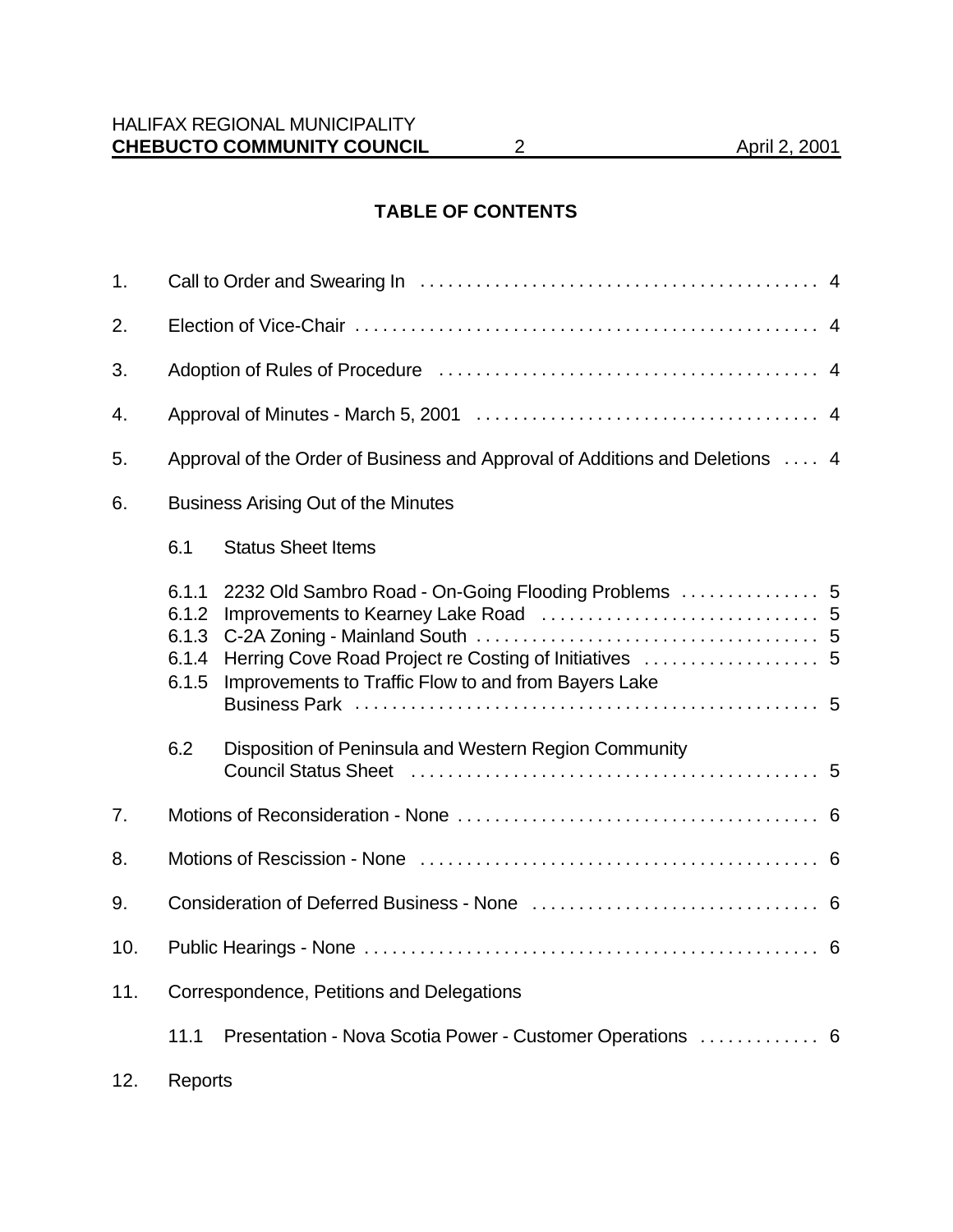# HALIFAX REGIONAL MUNICIPALITY **CHEBUCTO COMMUNITY COUNCIL** 3 April 2, 2001

|     | 12.1               | Case 00303 - Application for an Amending Development<br>Agreement to permit two additional small lot single unit dwellings                                                                 |  |  |  |
|-----|--------------------|--------------------------------------------------------------------------------------------------------------------------------------------------------------------------------------------|--|--|--|
|     | 12.2               | Case 00351 - Extension of Development Agreement Time Limit,                                                                                                                                |  |  |  |
|     | 12.3<br>12.4       | Case 00350 - Zoning - Kearney Lake Road, Halifax (Deleted)  9<br>Case 7350 - Request for Amendments to the Halifax Municipal<br>Planning Strategy and Land Use By-laws concerning By-Right |  |  |  |
|     | 12.5               |                                                                                                                                                                                            |  |  |  |
| 13. |                    |                                                                                                                                                                                            |  |  |  |
| 14. | <b>Added Items</b> |                                                                                                                                                                                            |  |  |  |
|     | 14.1               | Case 00341 - Application by Clayton Developments Limited for a<br>Stage II Development Agreement to Permit Construction of<br>Three Apartments Buildings on Parcel BC-2 (PID 40694853),    |  |  |  |
|     | 14.2               | Area Rate for Snow Removal from Sidewalks in Districts 15, 16,                                                                                                                             |  |  |  |
|     | 14.3               | Request for Special Meeting of Community Council for Public<br>Hearing for an Application by Clayton Developments  11                                                                      |  |  |  |
|     | 14.4               |                                                                                                                                                                                            |  |  |  |
| 15. |                    |                                                                                                                                                                                            |  |  |  |
| 16. |                    |                                                                                                                                                                                            |  |  |  |
| 17. |                    |                                                                                                                                                                                            |  |  |  |
| 18. |                    |                                                                                                                                                                                            |  |  |  |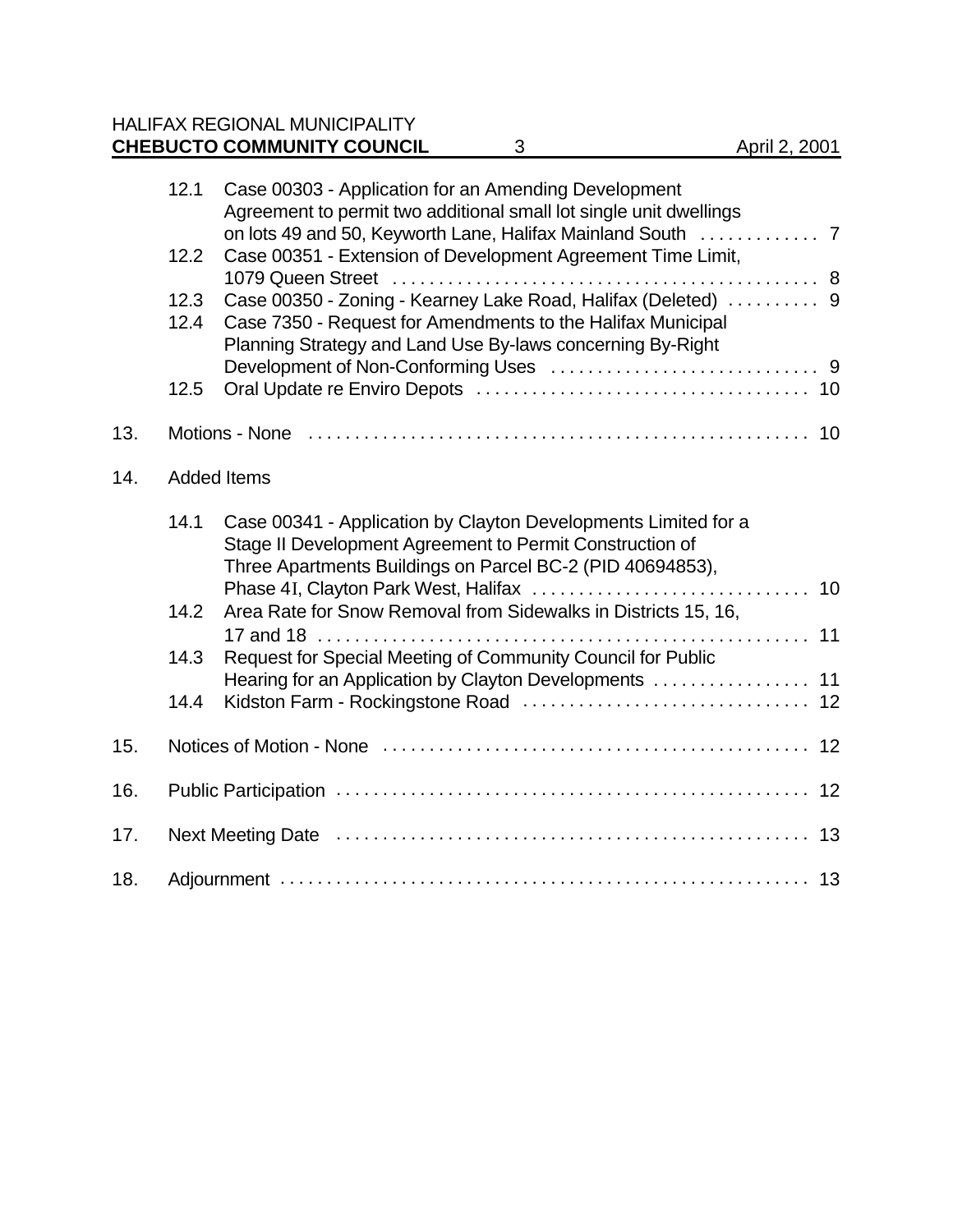## 1. **CALL TO ORDER AND SWEARING IN CEREMONY**

The meeting was called to order by the Chair at 7:00 p.m. in the Council Chambers at 2750 Dutch Village Road, Halifax. Subsequently, a Swearing-In Ceremony took place. Deputy Mayor Blumenthal swore in the following as members of Chebucto Community Council:

Councillor Sloane - District 12 Councillor Uteck - District 13 Councillor Fougere - District 14

Following the Swearing In, Deputy Mayor Blumenthal advised that he had been sworn in earlier in the day by Mayor Kelly.

### 2. **ELECTION OF VICE CHAIR**

**MOVED by Deputy Mayor Blumenthal, seconded by Councillor Sloane to nominate Councillor Fougere as Vice Chair.**

**There being no further nominations, it was moved by Councillor Walker, seconded by Councillor Whalen that the nominations cease.**

Councillor Fougere was declared Vice Chair.

### 3. **ADOPTION OF THE RULES OF PROCEDURE**

**MOVED by Councillor Uteck, seconded by Councillor Fougere to approve the Rules of Procedure as circulated. MOTION PUT AND PASSED.**

4. **APPROVAL OF MINUTES - MARCH 5, 2001**

**MOVED by Councillor Walker, seconded by Councillor Mosher to approve the Minutes of meeting held on March 5, 2001 as circulated. MOTION PUT AND PASSED.**

### 5. **APPROVAL OF THE ORDER OF BUSINESS AND APPROVAL OF ADDITIONS AND DELETIONS**

Added Items: Case 00341 - Application by Clayton Developments Limited for a Stage II Development Agreement to permit construction of three apartment buildings on Parcel BC-2 (PID 40694853), Phase 4I, Clayton Park West, Halifax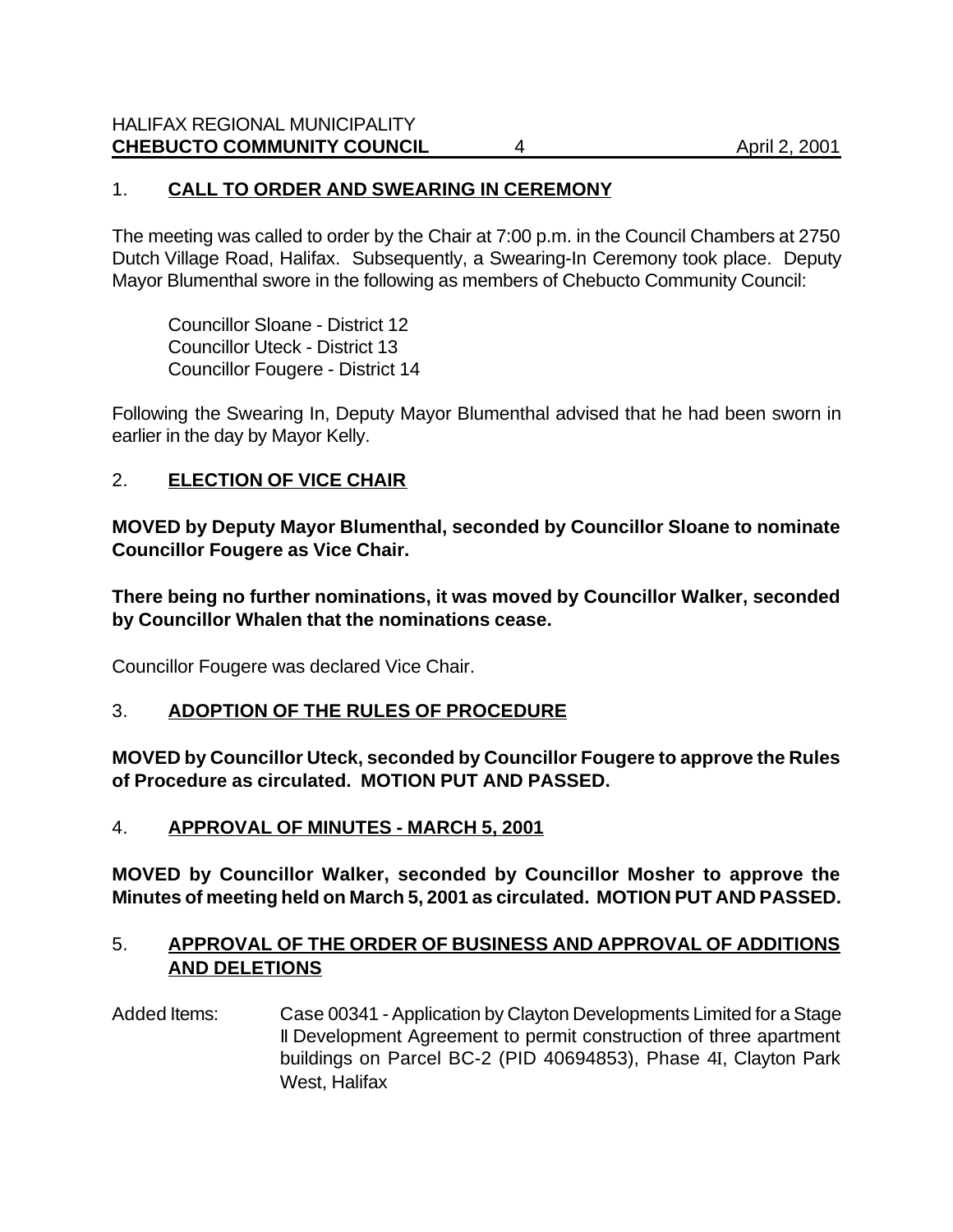Request for Staff Report for Area Rate for snow removal from sidewalks in Districts 15, 16, 17 and 18

Request for Special Meeting of Chebucto Community Council for a Public Hearing for an application by Clayton Developments

Kidston Farm - Rockingstone Road

Deletion: Case 00350 - Zoning - Kearney Lake Road, Halifax

## **MOVED by Councillor Walker, seconded by Councillor Sloane to approve the Order of Business as amended. MOTION PUT AND PASSED.**

# 6. **BUSINESS ARISING FROM THE MINUTES**

# 6.1 **Status Sheet Items**

### 6.1.1 2232 Old Sambro Road - On-Going Flooding Problems

To be deleted from the Agenda. Councillor Adams will pursue this issue himself.

### 6.1.2 Improvements to Kearney Lake Road

No new information available.

### 6.1.3 C-2A Zoning - Mainland South

See information under Item 12.5.

# 6.1.4 Herring Cove Road Project re Costing of Initiatives

Councillor Adams is dealing with staff regarding this issue.

### 6.1.5 Improvements to Traffic Flow to and from Bayers Lake Business Park

Councillor Whalen advised that a proposal for paving of an extra lane towards the exit ramp leaving Bayers Lake Business Park is in the "parking lot" of Regional Council's budget for 2001/02. Budget deliberations are on-going at this time.

# 6.2 **Disposition of Peninsula and Western Region Community Council Status Sheet**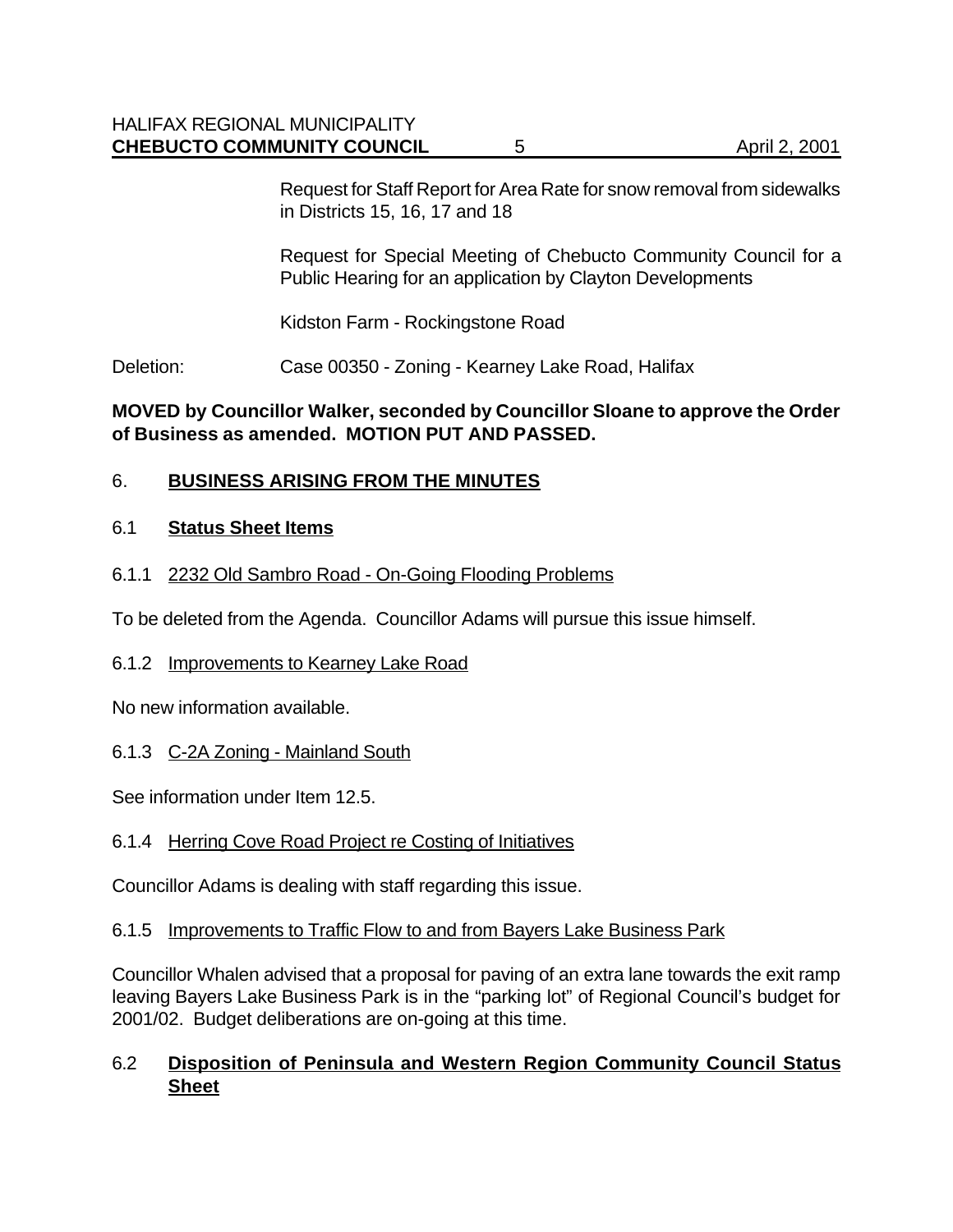**MOVED by Councillor Fougere, seconded by Councillor Sloane that the Peninsula and Western Region Community Council items pertaining to the Halifax Peninsula, be added to the Status Sheet and to the Agenda. MOTION PUT AND PASSED.**

- 7. **MOTIONS OF RECONSIDERATION** None
- 8. **MOTIONS OF RESCISSION** None
- 9. **CONSIDERATION OF DEFERRED BUSINESS** None
- 10. **PUBLIC HEARINGS** None

### 11. **CORRESPONDENCE, PETITIONS AND DELEGATIONS**

### 11. **Presentation - Nova Scotia Power**

The following representatives from Nova Scotia Power were in attendance:

Allan Sullivan, Corporate Government Relations Judith Balch, Customer Service Manager John Hawkins, Regional Manager

A presentation was made by these individuals which covered such items as community involvement, Good Neighbour program, community safety initiatives, reliability, vegetation/right of way management, price stability, customer service initiatives, street lights, and NSPI impact on HRM.

In response to questions from Community Council, the following information was provided:

- Discussion has been taking place with HRM staff regarding decreasing the clearance between trees and power lines. The wider the gap, the more reliable and safe the power system will be. In newer subdivisions, they were asking for 20' instead of 10'. The old standard was 6'. 99% of main distribution line outages were on feeders with the old standard. The new standard of 10' had almost no interruptions. The additional 4' of clearance seems to be providing a significant impact.
- It was not so much a matter of going in and cutting down trees but extending the area around the power lines from 6' to 10' which would have a significant impact on the reliability of power supply.
- When new businesses consider relocation to HRM, NSPI receives considerable calls from engineering firms they hire, and government offices, asking for outage statistics.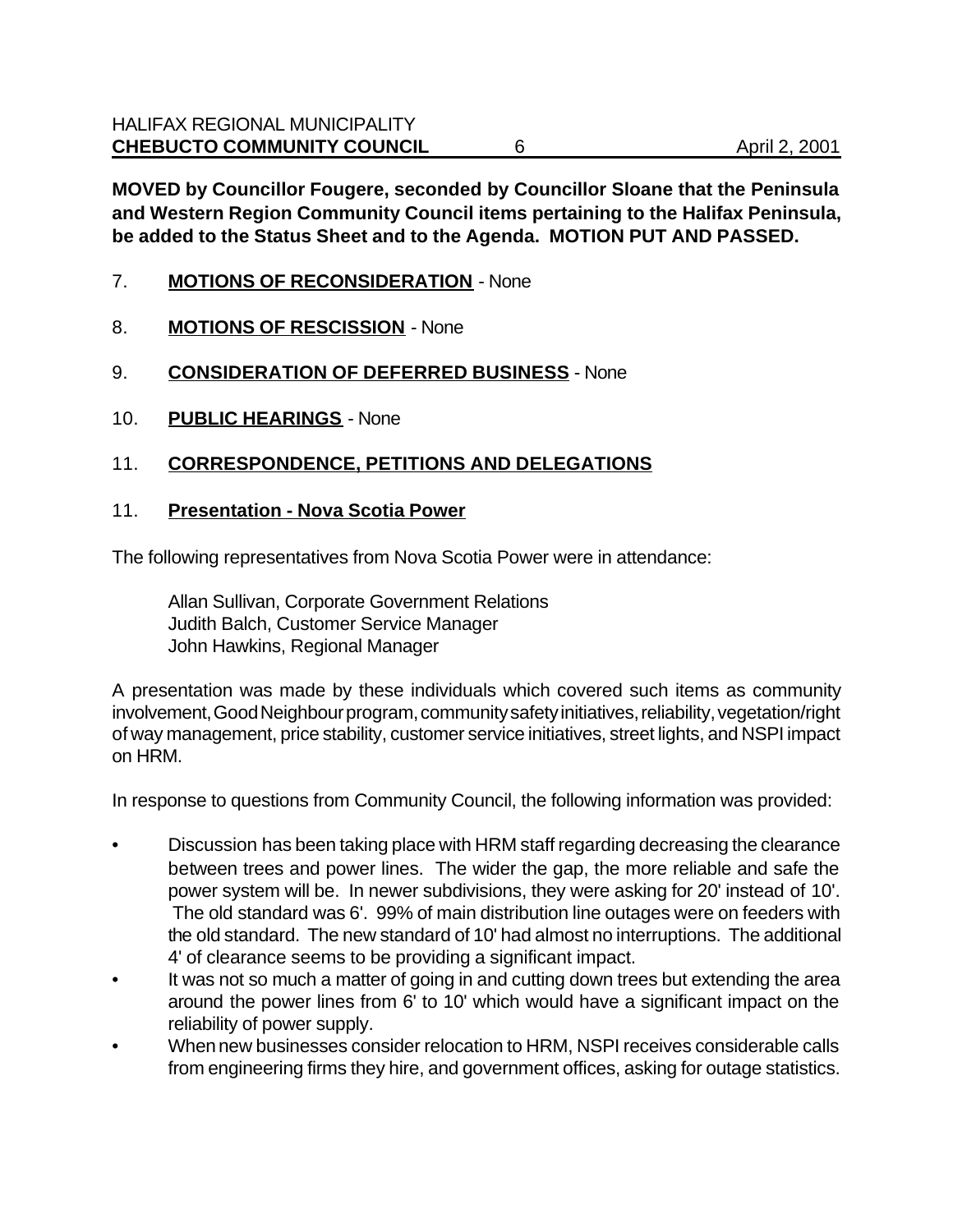There is an economic impact, particularly with regard to companies who have a requirement for high power availability.

- NSPI staff will check into the status of Point Pleasant Park re the power outage last weekend. Point Pleasant Park is closed at this time.
- Foresters employed by NSPI have identified trees that will only grow to a certain height. They will not need to be trimmed in coming years. When a tree has to be taken out, for whatever reason, NSPI replants with a tree that has been identified.
- The Rockingham capital project involves replacement of insulators.
- All distribution and transmission lines are inspected on a regular basis.
- With regard to signage on power poles, this is a safety issue for crews climbing the poles. NSPI is not in favour of using the utility poles for anything other than for what they are intended.

# 12. **REPORTS**

# 12.1 **Case 00303 - Application for an Amending Development Agreement to Permit Two Additional Small Lot Single Unit Dwellings on Lots 49 and 50, Keyworth Lane, Halifax Mainland South**

A Supplementary Report dated March 14, 2001 was before Community Council. At the last meeting, Community Council approved the rezoning of portions of lots 49 and 50 from H (Holding) to RDD (Residential Development District) and a Development Agreement for Lots 1 through 48 and Lots 51 through 54 to allow for 52 single unit dwellings at Keyworth Lane and Theakston Avenue.

Mr. Paul Sampson, Planner advised that the appeal period has expired with regard to Community Council's approval at the last meeting. No appeal was received. Community Council was now in a position to approve the amending Development Agreement for the two lots.

# **MOVED by Councillor Mosher, seconded by Councillor Whalen to:**

- **1. Approve the amending Development Agreement attached as Appendix "A" to the Supplementary Report dated March 14, 2001 to permit two additional small lot single unit dwellings on lots 49 and 50 Keyworth Lane;**
- **2. Require that the amending Development Agreement be signed within 120 days, or any extension thereof granted by Community Council on request of the applicant, from the date of final approval by Community Council and any other bodies as necessary, whichever is later; otherwise, this approval will be void and obligations arising hereunder shall be at an end.**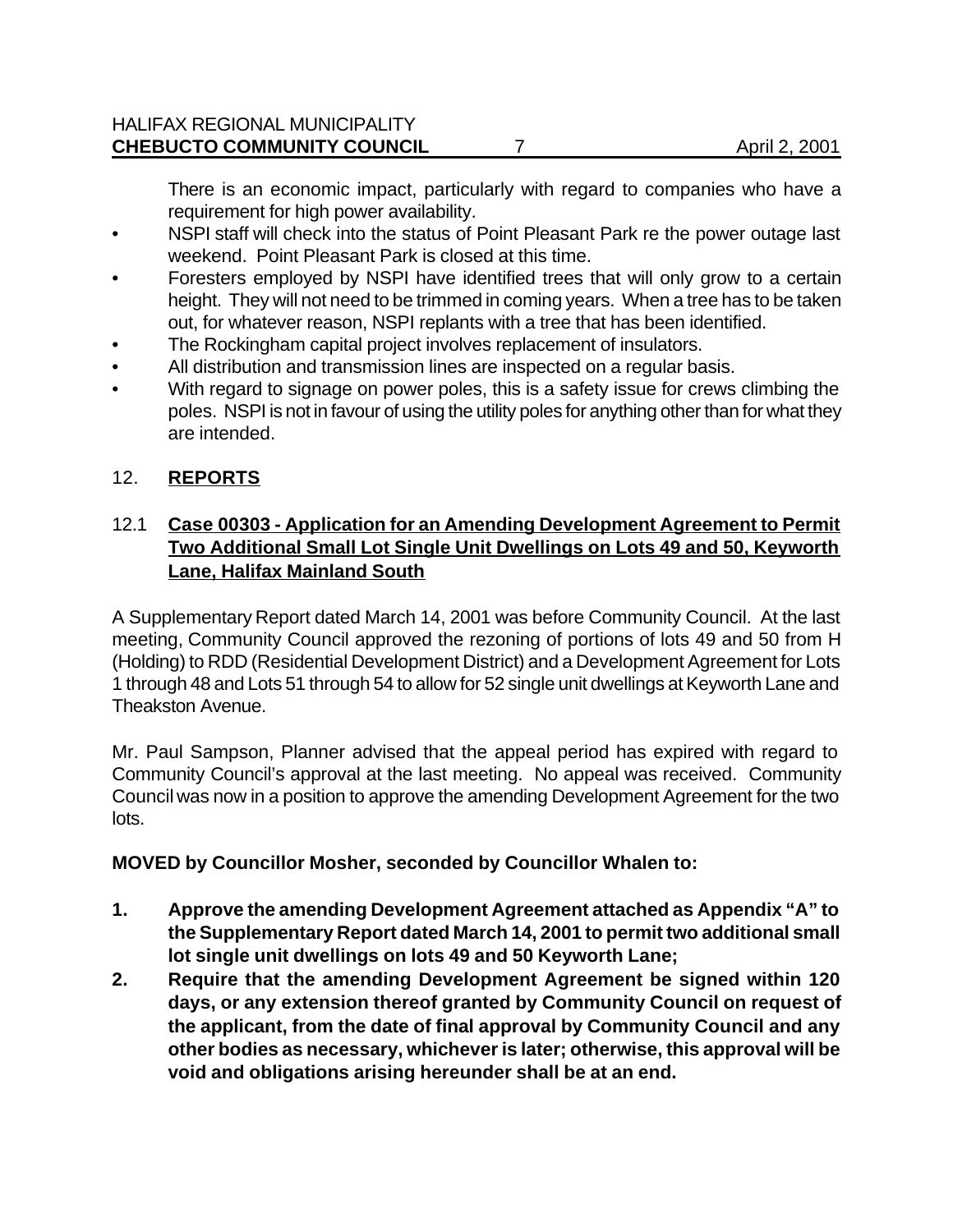# **MOTION PUT AND PASSED (by those who were members of Chebucto Community Council as of March 5, 2001).**

# 12.2 **Case 00351 - Extension of Development Agreement Time Limit, 1079 Queen Street**

A Staff Report dated March 9, 2001 was before Community Council. Mr. Gary Porter, Planner provided an overview of the application. A letter dated March 30, 2001 from the Peninsula South Community Association was also before Community Council.

In response to questions from Community Council, the following information was provided by Mr. Porter:

- Underground parking will be provided.
- Other than the 81' of frontage, the project meets all the requirements that would normally be found in the By-law.
- A traffic study has not been carried out for the area.
- There was some concern expressed that the R2-A zone allowed the front properties to be reduced in size. This has since been changed in the By-law and cannot happen again.

Mr. John DiCostanzo, Legal Counsel for the applicant, provided the following information:

- The two year extension has been requested because the project has to be finalized by the extension date. This requires resolution of the title issues, approval of financing and completion of the project. The applicant does not want to have to come back to Community Council for another extension.
- He was not aware of any opposition to the project.

Councillor Uteck, referring to Councillor Sloane's question as to whether or not it would be possible to have a traffic study done, stated that she was pleased the entrance to the development is not on Victoria Road but on Queen Street. There is a long-standing issue about how traffic proceeds down the hill and comes around the corner. She had no problems requesting a traffic study.

Councillor Uteck continued that the applicant has been working on this project for quite a long time. The original application was to tear down and ready the lot for development. The applicant has lost income for five years in order to get the development under way.

# **MOVED by Councillor Sloane, seconded by Councillor Uteck to amend the Development Agreement with Thomas Themelis and Anthoula Themelis, recorded**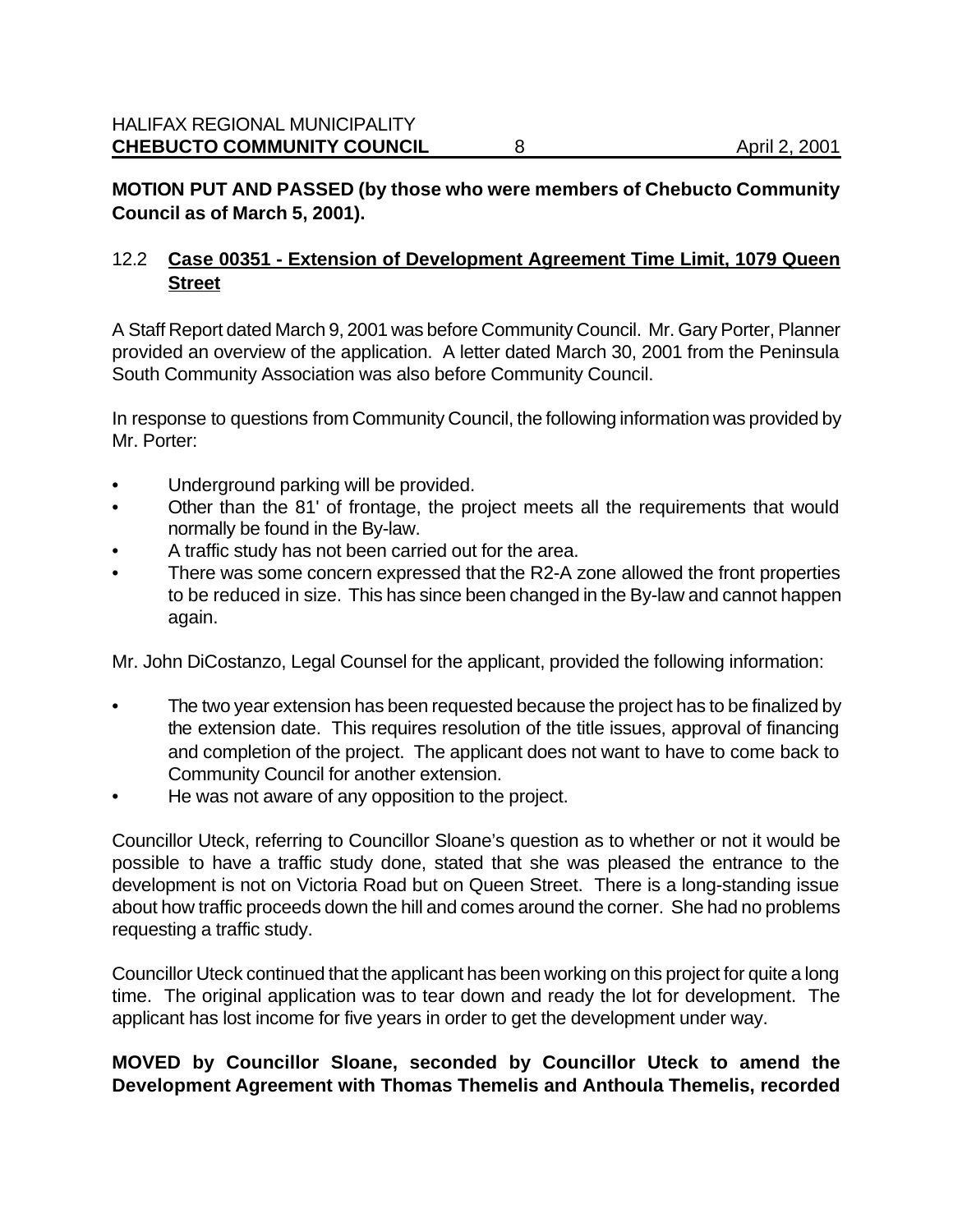**at the Registry of Deeds at Halifax in Book 6251, Pages 77-81 to extend the completion date to April 2, 2001. MOTION PUT AND PASSED.**

**MOVED by Councillor Uteck, seconded by Councillor Sloane that Traffic Authority be requested to provide a Staff Report with regard to safety features that should be considered in that area. MOTION PUT AND PASSED.**

### 12.3 **Case 00350 - Zoning - Kearney Lake Road**

This was deleted from the Agenda.

### 12.4 **Case 7350 - Request for Amendments to the Halifax Municipal Planning Strategy and Land Use By-laws concerning By-Right Development of Non-Conforming Uses**

A Staff Report dated March 6, 2001 was before Community Council. Gary Porter, Planner provided an overview of the application and the recommendation.

**MOVED by Councillor Fougere, seconded by Councillor Walker to recommend to Regional Council that:**

- **1. Regional Council give First Reading to the proposed amendments to the Halifax Municipal Planning Strategy and the Peninsula and Mainland Halifax Land Use By-laws, as contained in Appendix A of the Staff Report dated March 6, 2001 and schedule a Public Hearing for May 1, 2001.**
- **2. Regional Council approve the amendments to Halifax Municipal Planning Strategy and the Halifax Land Use By-laws as contained in Appendix A of the Staff Report dated March 6, 2001, namely:**
	- **(i) Add Policy 3.21 to the Municipal Planning Strategy, which enables the Land Use By-law to be amended to permit certain additions to structures containing non-conforming uses, for residential purposes;**
	- **(ii) Delete the definition of non-conforming use from the Halifax Mainland Land Use By-law; and**
	- **(iii) Pursuant to the proposed Municipal Planning Strategy Policy 3.21 above, add provisions in the Land Use By-laws to permit minor additions, for residential purposes, to buildings containing nonconforming uses.**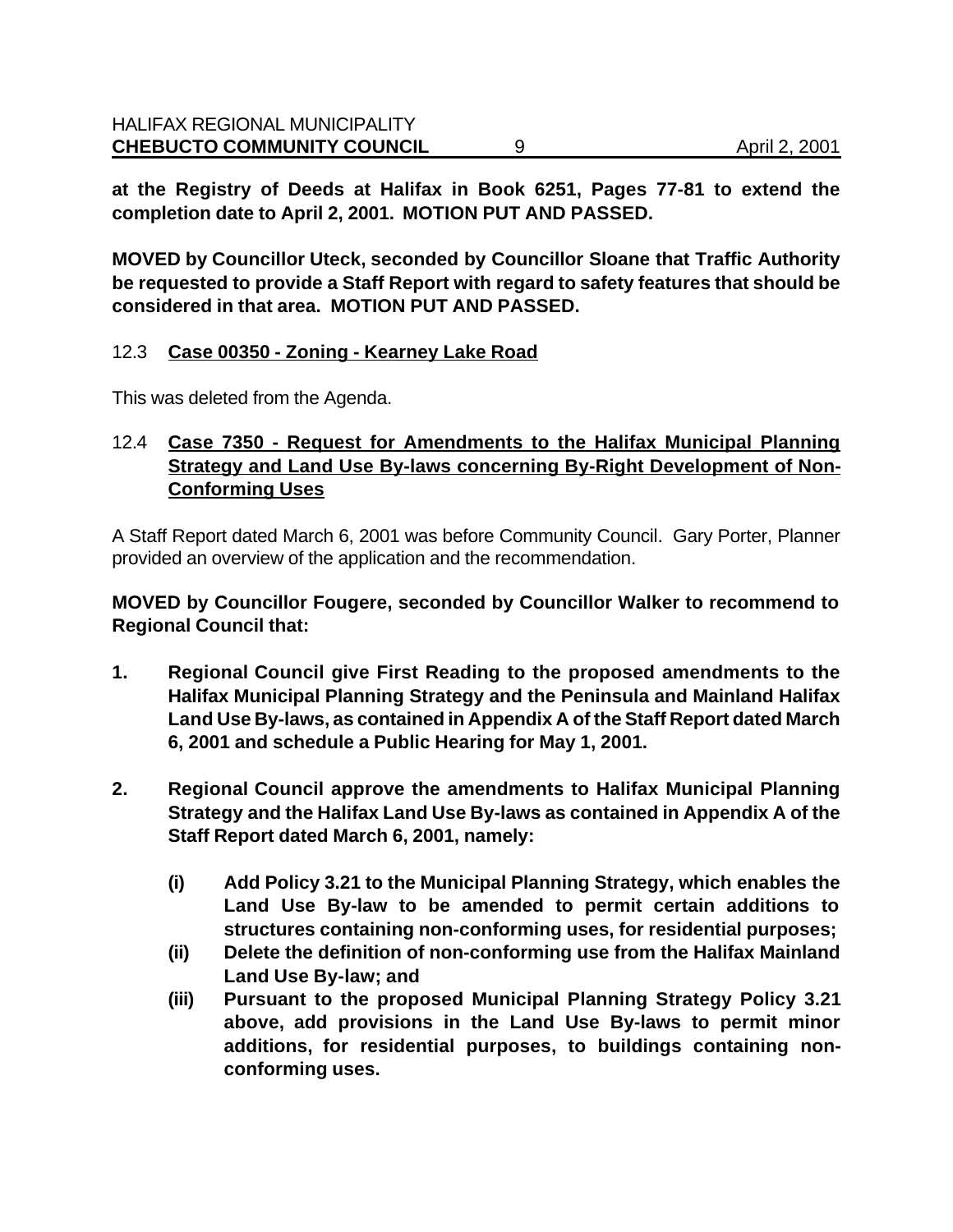### **MOTION PUT AND PASSED.**

#### 12.5 **Update re Enviro Depots**

Mr. Paul Sampson, Planner provided an update on the proposal to amend the C-2A zoning for Mainland South for Enviro Depots. In this regard, a Public Information Meeting was held on March 8, 2001 where it was agreed that staff would look at other areas of the former City of Halifax as well.

By way of a map, Mr. Sampson indicated the zones that currently allow Enviro Depots. There are six in all at present on the Peninsula and Mainland. He explained that based on preliminary findings, staff felt that it would be more appropriate to look at a plan amendment for just the one area - Fairview.

After further discussion, the following motion was passed:

**MOVED by Councillor Walker, seconded by Councillor Fougere to request that staff prepare a report for Community Council incorporating the findings of staff's oral presentation of April 2, 2001 concerning potential amendments to the Municipal Planning Strategy for the siting of Enviro Depots within areas of Halifax other than Mainland South. MOTION PUT AND PASSED.**

13. **MOTIONS** - None

#### 14. **ADDED ITEMS**

14.1 **Case 00341 - Application by Clayton Developments Limited for a Stage II Development Agreement to Permit Construction of Three Apartment Buildings on Parcel BC-2 (PID 40694853), Phase 4I, Clayton Park West, Halifax**

A Staff Report dated March 2, 2001 was before Community Council.

Prior to the presentation by staff, Mr. Mike Willett, Clayton Developments Limited provided background information with the aid of a map on the development of Clayton Park from its beginning in 1959 to present. During the course of his presentation, he commented on the parkland dedication and density of Clayton Park West, as outlined in the Staff Report.

Subsequent to Mr. Willett's presentation, Ms. Maya Ray, Planner provided an overview of the application with the aid of overheads. Staff was recommending approval of the application.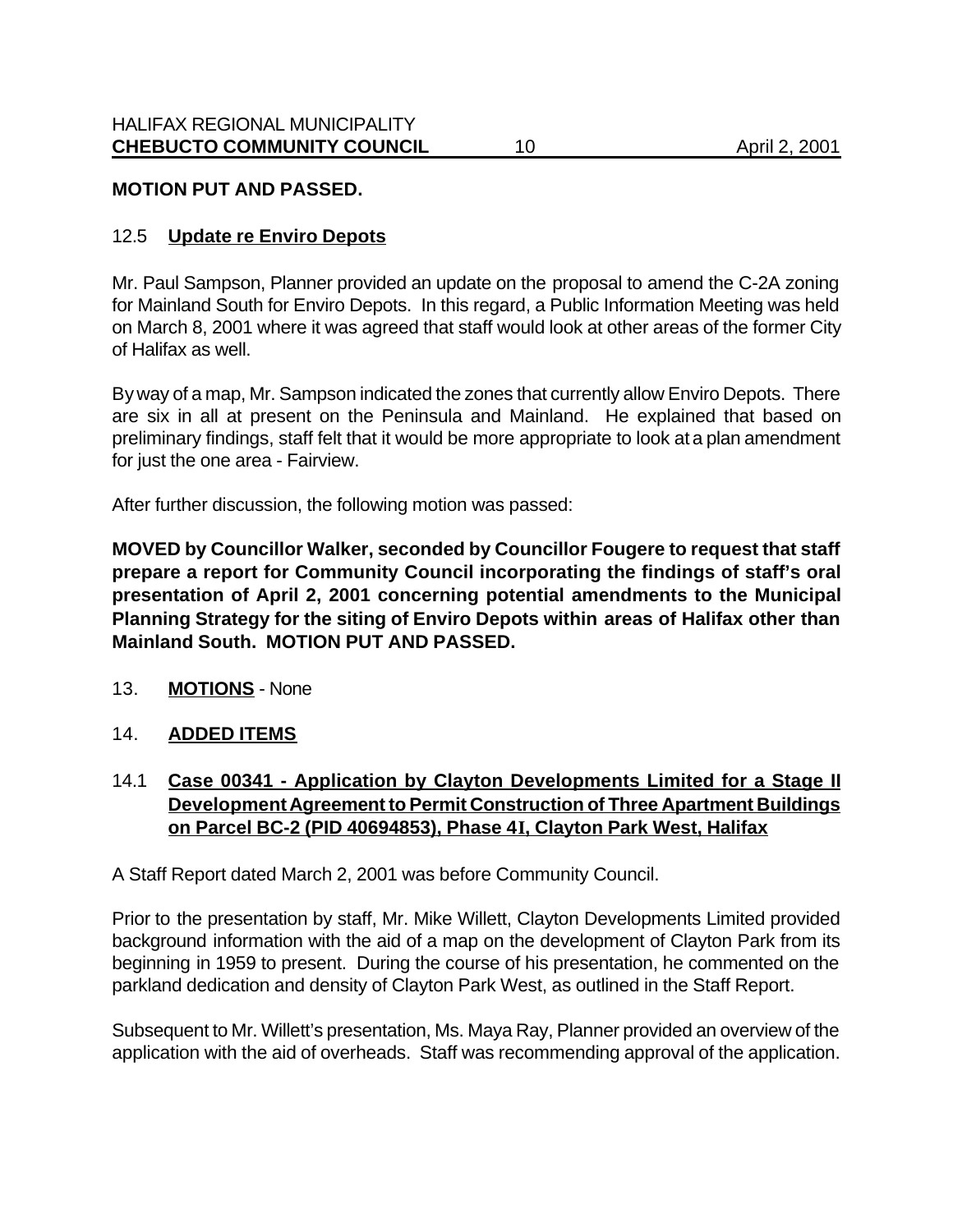**MOVED by Councillor Whalen, seconded by Deputy Mayor Blumenthal to approve a Stage II Development Agreement, included as Attachment I to the Staff Report dated March 2, 2001, to permit the construction of three apartment buildings on Parcel BC-2 (PID 40694853), Clayton Park West, Halifax;**

**Further, that the applicant be given one hundred and twenty (120) days to sign the Development Agreement from the date of approval by Community Council, or the date of any other approvals required as the case may be, unless an extension thereof is granted by Community Council at the request of the applicant. Otherwise, this approval will be void and obligations arising hereunder shall be at an end.** 

# **MOTION PUT AND PASSED.**

# 14.2 **Area Rate for Snow Removal from Sidewalks in Districts 15, 16, 17 and 18**

**MOVED by Councillor Walker, seconded by Councillor Mosher to request staff to provide a report for the next meeting on the implications of an area rate for snow removal from sidewalks for Districts 15, 16, 17 and 18 with the costing to be spread out over both residential and commercial. This report to include the procedure to begin implementation for the fall of 2001. MOTION PUT AND PASSED.**

# 14.3 **Request for Special Meeting of Chebucto Community Council for Public Hearing for an Application by Clayton Developments**

Mr. Roger Wells, Regional Coordinator, Planning Services provided information on the reason for a request for a Special Meeting of Chebucto Community Council to hold a Public Hearing on Block BXY and Parcel AB of the Mainland Common, which would be exchanged, in part, for the extension of Regency Park Drive further to the south. He explained the time constraints involved, particularly with regard to construction of the school involved.

Mr. Mike Hanusiak, Clayton Developments Limited provided information on the purchase and sale agreement with HRM and advised that the Public Hearing was really the part that was required at this time.

Mr. Wells also explained that the purchase and sale agreement is contingent upon approval of Regional Council but the Public Hearing was for the use of the land and was not contingent or tied to the sale of the property to Clayton Developments. The idea was that the Public Hearing would consider the blocks of land in question against the policies of the Municipal Planning Strategy and whether or not it is consistent with the Business Campus and the Stage I agreement. Land ownership was not a prerequisite for holding the Public Hearing.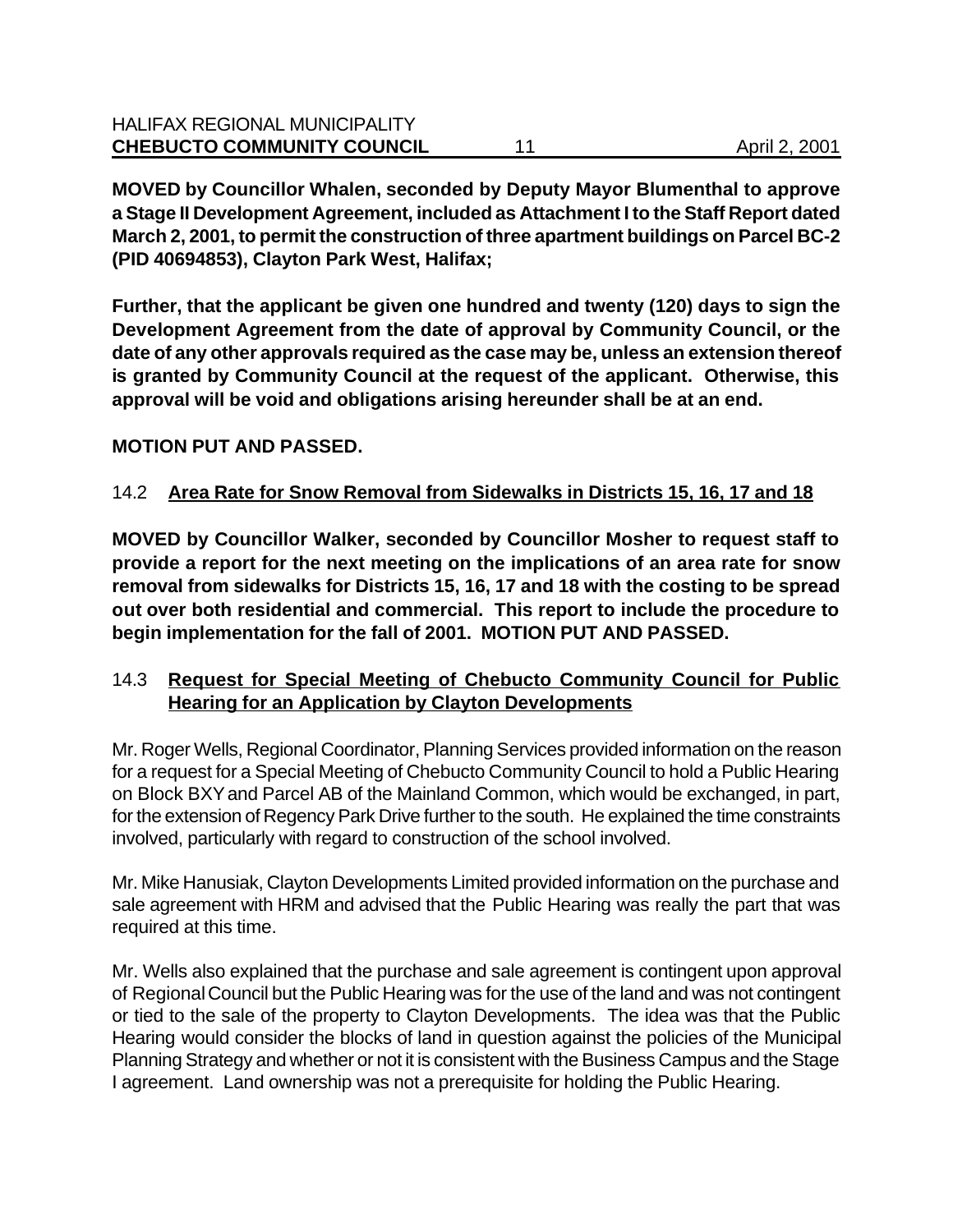| <b>HALIFAX REGIONAL MUNICIPALITY</b> |    |               |
|--------------------------------------|----|---------------|
| <b>CHEBUCTO COMMUNITY COUNCIL</b>    | 12 | April 2, 2001 |

Councillor Whalen advised she supported the request for a Special Meeting and asked that Community Council agree to hold a Special Meeting of Chebucto Community Council on April 10, 2001 to give Notice of Motion for a Public Hearing later in April.

**MOVED by Councillor Whalen, seconded by Councillor Mosher to hold a Special Council Session on April 10, 2001 in order to give Notice of Motion for a Public Hearing to be held on April 25, 2001. MOTION PUT AND PASSED.**

### 14.4 **Kidston Farm - Rockingstone Road**

**MOVED by Councillor Mosher, seconded by Councillor Walker that Planning staff be requested to initiate a Development Agreement approval process to consider the use of a portion of this Registered Heritage property for use as a community garden and produce sales. Further, that because this proposed use is to be developed and operated by a community-based organization, that Council waive the application/processing fees associated with the approval process. MOTION PUT AND PASSED.**

### 15. **NOTICES OF MOTION** - None

# 16. **PUBLIC PARTICIPATION**

Mr. Hugh Pullen, 6262 Oakland Road asked that Community Council consider moving the Public Participation portion of the meeting to an earlier point on the Agenda.

After discussion, it was agreed to discuss this issue at the next regularly scheduled meeting of Community Council - on May 7, 2001.

Mr. Hiram Tiller, 4 Thackeray Close raised the following concerns with traffic control at the top of Lacewood onto the 102:

- The non-synchronization of the two lights at the exit/entrance to the 102 and the lights at Fairfax. He understood the two lights near the 102 were owned by Department of Transportation.
- The fact that there was no funding approved for providing a right turn lane on Lacewood onto the ramp onto the 102 and also coming out of the Business Park going into Halifax.
- In his opinion, Community Council and HRM should be more proactive, rather than reactive, in providing proper traffic controls in the area.
- People coming out of the Business Park have a left blinking light to make a left turn which is controlled by time, not traffic flow. Sometimes the light going down Lacewood